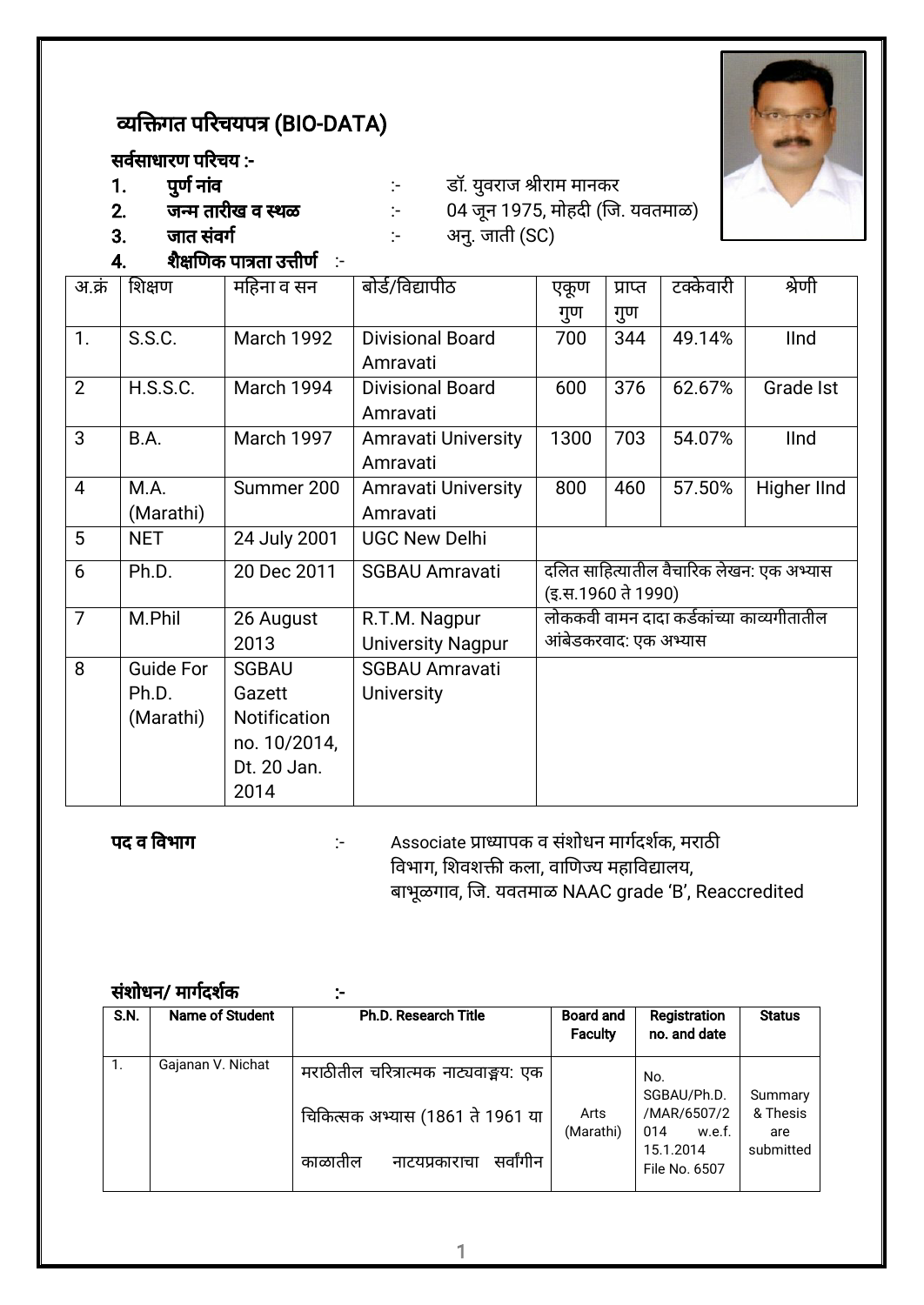|    |                         | विचार)                                                  |                   |                                                                                     |          |
|----|-------------------------|---------------------------------------------------------|-------------------|-------------------------------------------------------------------------------------|----------|
| 2. | Nitin Jagadish<br>Tekam | बाबाराव मडावी यांचे समग्र साहित्य एक<br>चिकित्सक अभ्यास | Arts<br>(Marathi) | <b>R.R.C.</b><br>Defense letter<br>No.<br>SGBAU/Ph.D.<br>/34/2015 Dt.<br>18/03/2015 | Rejected |

अध्यापन अनुभव :- 15 वर्ष 5 महीने (पदवीकरिता 28 मार्च 2003 पासून

आजतागायत व पदव्युत्तर (मराठी) करिता 2011 ते

आजतागायत)

#### Academic Staff College Orientation / Refresher Course Attended :

| S.             | Name of the course/      | <b>Place</b>                                             | <b>Duration</b>               | Sponsoring agency |
|----------------|--------------------------|----------------------------------------------------------|-------------------------------|-------------------|
| No.            | Summer school            |                                                          |                               |                   |
|                | Orientation<br>Programme | UGC, ASC Nagpur                                          | 27/02/2006                    |                   |
| 1              |                          | <b>University</b>                                        | to                            | <b>UGC</b>        |
|                |                          |                                                          | 26/03/2006                    |                   |
|                |                          | UGC, ASC Nagpur                                          | 27/02/2008                    |                   |
| $\overline{2}$ | Refresher Course         | <b>University</b>                                        | to                            | <b>UGC</b>        |
|                |                          |                                                          | 18/03/2008                    |                   |
|                |                          | <b>Pune University Pune</b>                              | 10/03/2012                    |                   |
| 3              | <b>Refresher Course</b>  |                                                          | to                            | <b>UGC</b>        |
|                |                          |                                                          | 30/03/2012                    |                   |
|                |                          |                                                          | 18/07/2013                    |                   |
| 4              | Refresher Course         | <b>RTMNU Nagpur</b>                                      | to                            | <b>UGC</b>        |
|                |                          |                                                          | 07/08/2013                    |                   |
| 5              |                          | HRDC, ASC, SGBAU                                         | 12/10/2015                    | UGC, HRDC, ASC    |
|                | <b>Short Term Course</b> | Amravati                                                 | to                            | Amt.              |
|                |                          |                                                          | 17/10/2015                    |                   |
| 6              |                          | Purabhilekha sanchanalaya                                |                               | Mahrashtra        |
|                | <b>Modilipy Training</b> | Maharashtra government<br>Mumbai.& Smt Nankibai wadhwani | 4 Aug. 2016 to<br>13 Aug 2016 | Government        |
|                |                          | college ytl.                                             |                               |                   |

प वहाराचा पा :- लॉट न.ं 11, गुहानेले-आऊट, सुरशे नगर, धामणगावं रोड, यवतमाळ

मो. न.ं 9890467613

E-mial :- drysmankar@gmail.com

लेखकाचे साहित्यिक कार्य काउं

प्रकाशित ग्रंथ :-

1. **आंबेडकरी वैचारिक लेखन आणि जागतिकीकरण** - सुगम प्रकाशन अमरावती 14 एप्रिल 2013, पृष्ठ 206 आगामी थं :- 1. आंबडे करी वचै ारक साहय वप आण समीा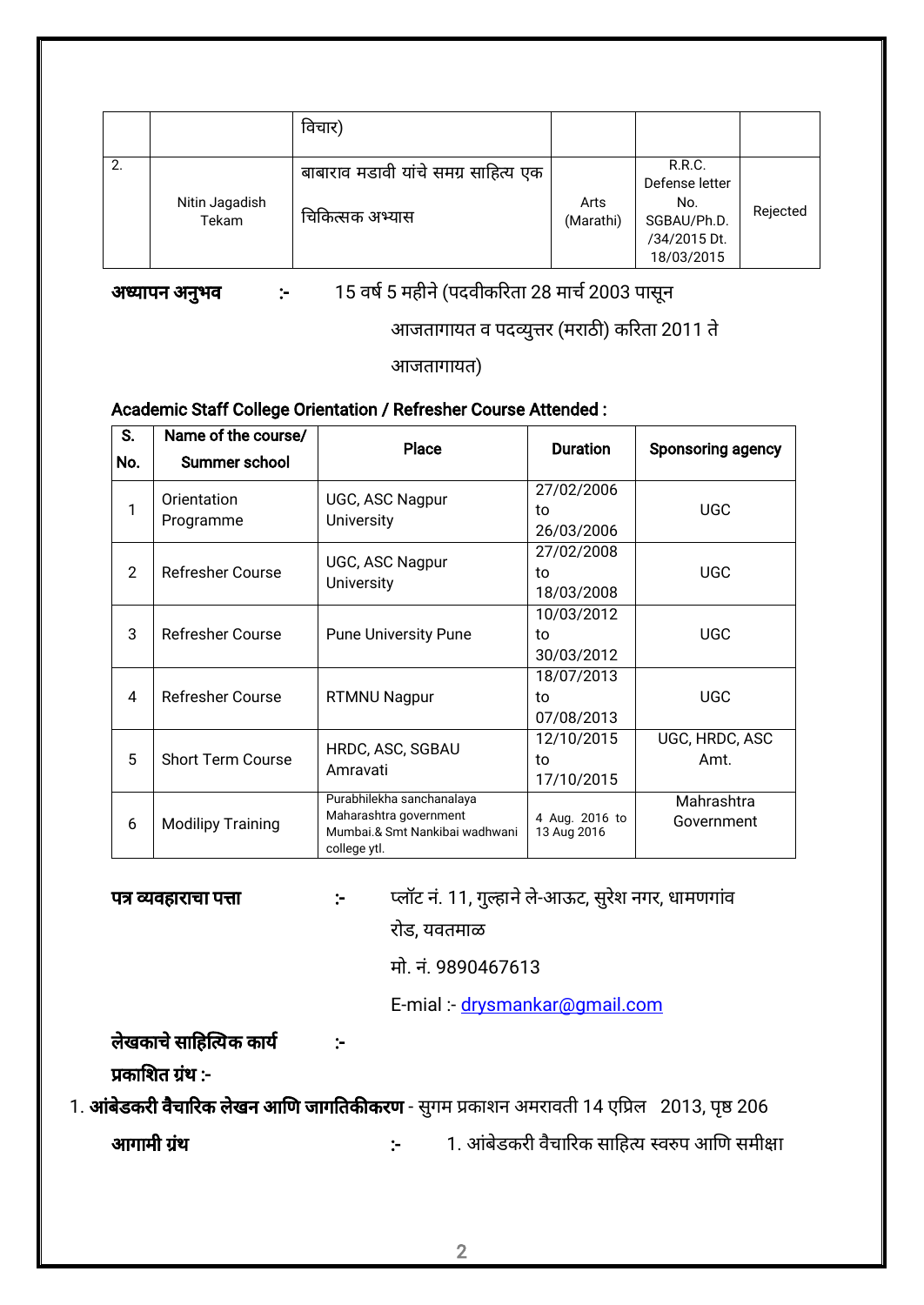2. सिध्दार्थ भगत यांचे गझल विश्व (संपादित)

| संशोधन कार्य                     |                      |                                             |
|----------------------------------|----------------------|---------------------------------------------|
| पीएच.डी                          | $\mathcal{L}$        | 1. दलित साहित्यातील वैचारिक लेखन : एक       |
|                                  |                      | अभ्यास (इ.स. 1960 ते 1990)                  |
| एम.फिल.                          | ÷.                   | 2. लोककवी वामनदादा कर्डकांच्या काव्यगीतातील |
|                                  |                      | आंबेडकरवाद : एक अभ्यास                      |
| लघु संशोधन प्रकल्प (UGC अंतर्गत) | $\ddot{\phantom{a}}$ | 1. दलित साहित्यातील वैचारिक लेखन (1990 ते   |
|                                  |                      | 2000)                                       |
| महाविद्यालयीन विद्यार्थ्याकडून   |                      | 2. बाभुळगाव तालुक्यातील मराठी म्हणी : एक    |
|                                  |                      | संकलन प्रकल्प 2016-17                       |

काशत शोध नबधं :-

- 1) मराठीतील संत व कलावंताची ऐतिहासिक चरित्रात्मक नाटके : एक चिंतन, पेज नं. 26 ते 32 Universal Research Analysis journal, Impact Factor 3.18, UGC approved international registered & Recognized Research Journal, Latur ISSN2229-4406 Issue - XV, Vol. II Year - VIII (Half Yearly) Sept. 2017 to Feb. 2018
- 2) ऐतिहासिक चरित्रात्मक नाटके : एक शोध पेज नं. 47 ते 50, UGC Approved International Registered & Recognized Research Journal INDO WESTERN RESEARCHERS, Latur Impact Factor 3.47, ISSN No. 2349-1027, year- V, Issue- IX. Vol. - 1, Aug 2017 to Jan 2018
- 3) 1) वामनदादा कर्डकांच्या राष्ट्रकाव्यातील राष्ट्रीय जाणिवा आणि राष्ट्रप्रेम, पृष्ठ क्रं. 1 ते 8, International Multy Disiplinary Review of Research Journal, Solapur, double blind, Pear reviewed, Refered, Impact Factor : 5.2331 (UIF), Valume 6/Issue 12, September ISSN-2249-894x Septeber 2017
- 4) 'दलित आणि आंबेडकरवादी साहित्य संकल्पना: चर्चा आणि चिंतन' पेज नं. 96 ते 102 UGC Approved International Research Journal Printin area, Beed. August 2017, Issue 32, Vol-04, ISSN No.2394-5303, Impact Factor - 4.002 (UIF)
- 5) 'दलित साहित्य प्रवाहाचे आंबेडकरी जीवनदृष्टीतून मूल्यमापन' पेज नं. 133 ते 137. Monthly Peer Reviewed International Research Journal, Special Issue on Sanshodhan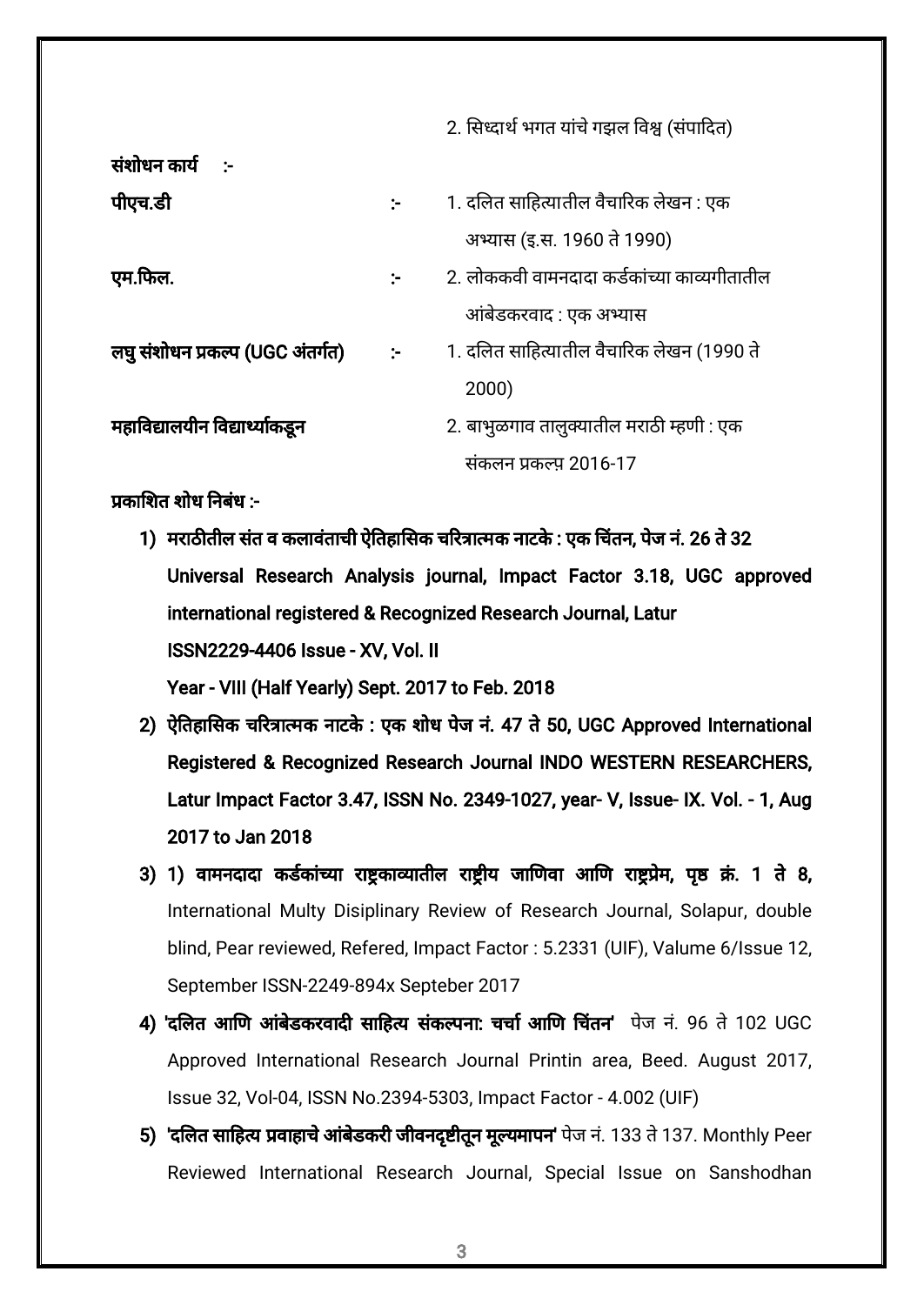samiksh, S.R&D.T, Institute Amravati, ISSN-2278-9308, A peer Reviewed Inter National Journals 20/07/15 Chief Editor- Prof. Virag Gawande

#### 6) 'आंबेडकर वादाचा मराठी साहित्यावर पडलेला प्रभाव'

Page- 189 to 196, IRFA'S, Uniresearch International Multidisciplinary E-Research Journal, Special Issue- 5, Online (www.uniresearch.net.in) January 2016 Malegaon, Nasik (M.S.) India, Date :- Jan. 2016, ISSN-2321-4953, Double Blind Peer Reviewed, Indexed in DRJI, Global Impact Factor- 0.234 (2013) Guest Editor Dr. M.S. Pagare, Editor Mr. Dhanraj Dhangar

- 7) ग्रामीण साहित्यांचे मराठी वाङमयातील योगदान : एक साधक बाधक चर्चा Page- 52 to 56, Marathi Pradhayapak Sanshodhan Patrika, Vol.-I, Issue- I, Editor Principal Dr. Pavan Mandawakar, Indira College, Kalamb, Dist. Ytl. Date:- Jan. 2016 , ISSN-2454-7409 , Peer Reviewed, Annual National Research Journal In Marathi
- 8) जागतिकीकरणाचा मराठी साहित्यावरील प्रभाव : Page- 122 to 129, IRFA'S,

Uniresearch International Multidisciplinary E-Research Journal, Special Issue-5, Online (www.uniresearch.net.in) Malegaon, Nasik (M.S.) India Date:- Feb. 2016, ISSN-2321-4953, Double Blind Peer Reviewed, Indexed in DRJI, Global Impact Factor- 0.234 (2013) Guest Editor Dr. M.S. Pagare, Editor Mr. Dhanraj Dhangar

### 9) 'आजचा काळ आणि आजच्या गामीण साहित्यातील कविता : एक वास्तव

Page- 105 to 110, Samranika, One day National Conference on Novdhattari Marathi Gramin Shahitay Aani Wastav Organized Prof. Rajabhau Deshmukh Arts College Nandgaon(Kha) Dist. Amravati Date:- 18/09/15, Editor Prof. Rajendra Havre, ISSN-2278-9308

### 10)'विचारवंताचे मराठी साहित्यक्षेत्रातील योगदान : एक चिंतन' Page- 24 to 27,

UGC's Sponsored One Day National Inter Disciplinary Saminar in the Contribution & Impact of Indian Philosophers & Social Reformers Organized by Bapuji Aney College, Ytl. Date:- 25/09/15 Editor Dr. Kavita R. Tatad, ISBN-81 -904279-6-2 Vol- I

11) महात्मा गांधीजीच्या विचारांचा गामीण साहित्यावर पडलेला प्रभाव Page- 371 to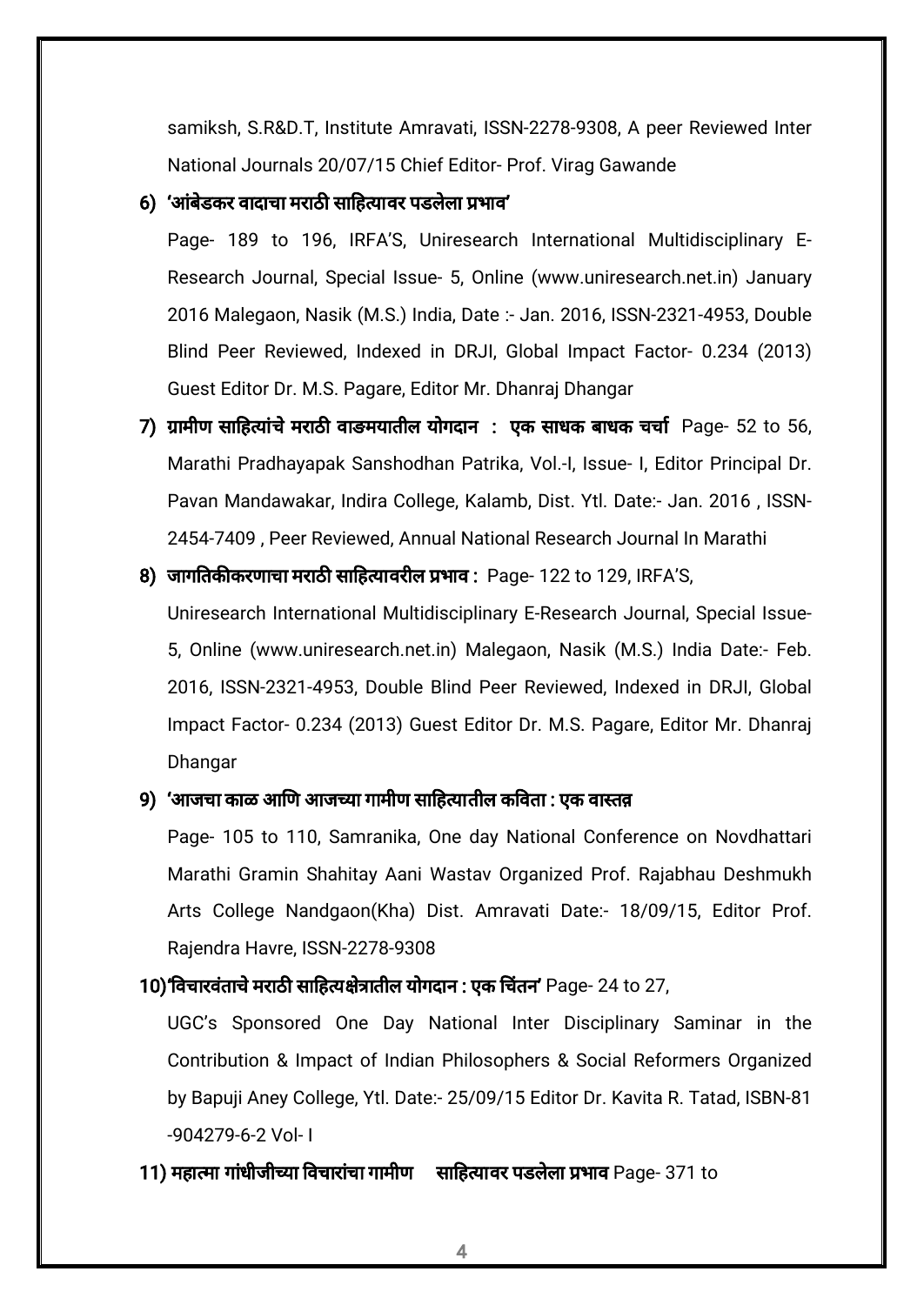375, Second UGC's Sponsored Two days International Inter Disciplinary Conference on be the Change you want to see in the World Mahatama Gandhi on 29th & 30th Jan. 2016, Organized by New Arts, Comm. & Science College Wardha (M.S.) Chief Editor Dr. Prashant R. Kadwe, ISBN-978-93-85882-06-7

- 12) स्वातंत्र्योत्तर स्त्रियांचे मराठी आत्मकथने आणि स्त्री मूक्ती page 1 to 5,Indian streams researcher journal ex-editor Asok Yakkalevi, H.N. Jagtap International multidisciplinary research journal solhapur vol. 6,Issue-11, Dec. 2016.,ISSN-2230-7850, Double blind peer revived Referred impact factor 4.1625 (UIF)
- 13) व्यवस्था परिवर्तनासाठी हुंदाडी page no. 1 to 6, International multi multidisciplinary research journal golden research thoughts chief editor Dr. T.N. Shinde, Solapur vol.06 Issue 6 Dec. 2016, ISSN-2231-5063 , Double blind pear reviewed Referred impact factor – 4.6052 (UIF)
- 14) हुंदाडी काव्यसंग्रह ब्लर्ब,, malaprushta, Hoondadi Kavya sangrah kavi Prkas Khartade, Ytl.
- **15)भारतीय सविंधान आणि मानवाधिकार**, इंडियन जर्नल ऑफ इनोव्हेटीव्ह रिसर्च इन आर्टस (आंतरविद्या शाखीय नियतकालिक) स्पेशल इशू ऑन एचआरपीएसआय-2015
- 16)महात्मा गांधीजींची स्त्री विषयक भूमिका -युजीसी पुरस्कृत दोन दिवसीय आंतराराष्ट्रीय चर्चासत्र, significance of Mahatma Gadhi Methodology in 21st Century. New Arts,commerce and Science College, Wardha(MS) 30,31 January 2015
- 17) **मानवी जीवनात मानवाधिकारांचे महत्व** युजीसी पुरस्कृत दोन दिवसीय आंतरविद्याशाखीय राष्ट्रीय सेमीनार ऑन ह्युमन राईट्स एज्युकेशन, आयोजीत मातोश्री शांताबाई गोटे आर्ट, कॉमर्स ॲन्ड सायन्स कॉलेज वाशिम, जि. वाशिम(MS),20,21 Feb 2015
- 18) **महात्मा फुलेंच्या साहित्याचे सौदर्यी शास्त्रीय आकलन** विद्यापीठ अनुदान आयोगाद्वारा पुरस्कृत एक दिवसीय राष्ट्रीय चर्चासत्र, महात्मा फुले व्यक्ती आणि वाङमय, आयोजक मराठी विभाग, कला व विज्ञान महाविद्यालय नाचणगाव- पुलगाव(महाराष्ट्र) दिनांक 28 फेब्रुवारी 2015
- 19)इहवादी आबेंडकरी वैचारिक साहित्य- अक्षर वैदर्भी मासिक पत्रिका,अमरावती, ऑगस्ट

2013 पृष्ठ क्र- 76-84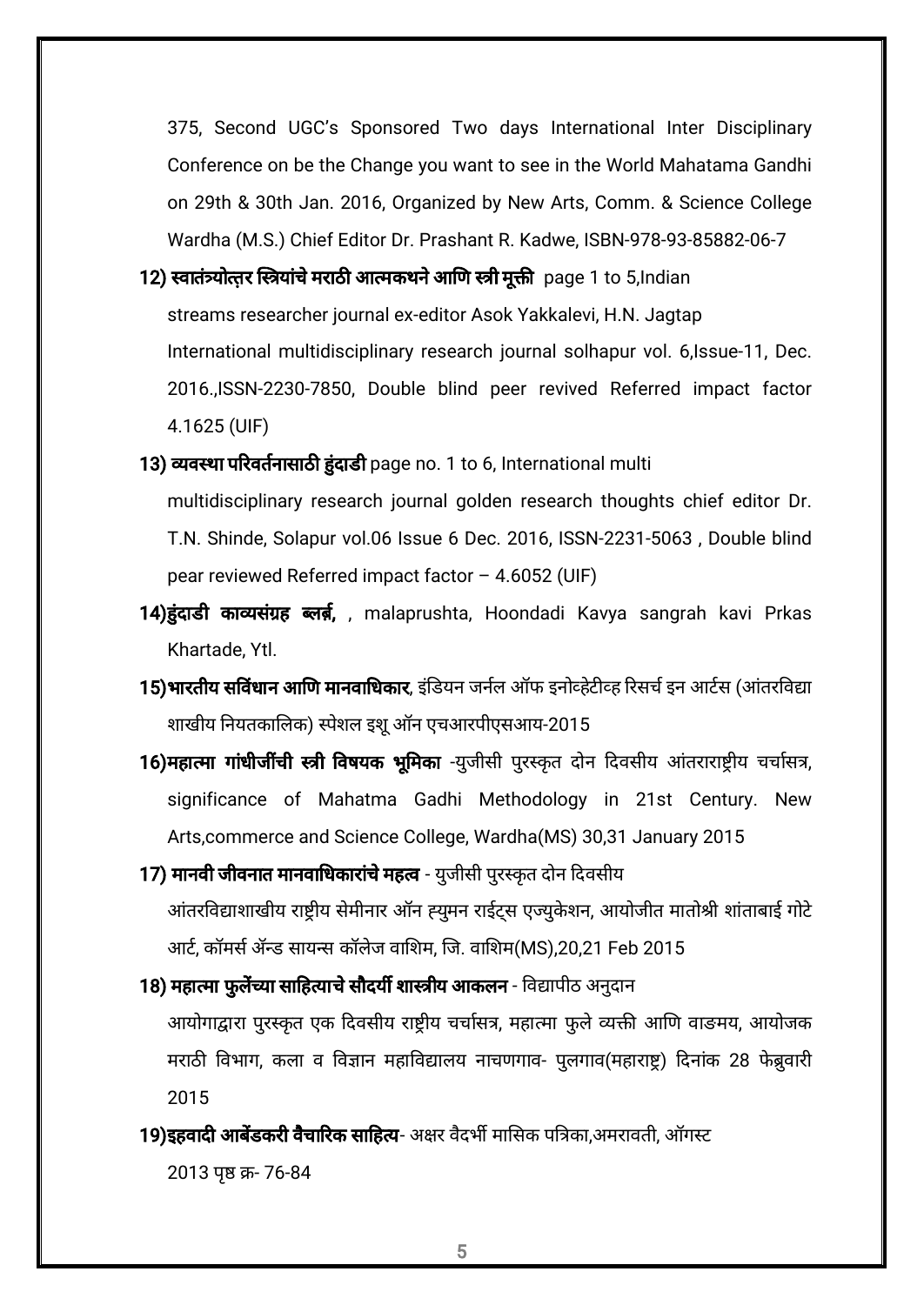- 20) **आंबेडकरी जाणीवेचा गझलकार : सिघ्दार्थ भगत,** अक्षर वैदर्भी मासिक पत्रिका, अमरावती,जुलै 2013,पृष्ठ34-38
- 21) आदिवासीच्या लोकसाहित्याचे सांस्कृतिक वेगळेपण संपादित ग्रंथ आदिवासींचे साहित्य लोकजीवन व संस्कृती, संपादक डॉ.डी.आर. कळंबे, 2013,पृष्ठ क्रं.19-24
- 22)डॉ .बाबासाहेब आंबेडकरांचे तत्वज्ञान आणि साहित्य आंतरराष्ट्रीय परिषद, डॉ. बाबासाहेब आंबेडकर टिचर्स वेलफेअर असोसिएशन,नागपूर दिनांक 26/11/2012, पृष्ठ 461-464
- 23)ग्रामीण भागातील पदवीस्तरावरील मराठी विषयाच्या अध्यापनातील समस्या व उपाय -राष्ट्रीय चर्चासत्र, शिवशक्ती महाविद्यालय ,बाभुळगाव, जिल्हा. यवतमाळ दिनांक 26/12/2013,पृष्ठ 299-304
- 24) समकालिन मराठी साहित्य आणि बी.रघुनाथ -राज्यस्तरीय चर्चासत्र, बी.रघुनाथ महाविद्यालय, परभणी, दिनांक 07/09/2013,पृष्ठ 135-138
- **25)जागतिकीकरण आणि समकालिन आंबेडकरी वैचारिक साहित्य-** प्लॅटिनम राष्ट्रीय त्रैमासिक, जळगाव, दिनांक जुलै,संप्टेबर 2012 पृष्ठ 152-155
- 26) **आंबेडकरी विचार नेत्रांचा परिस** : पिंपळपार- त्रैमासिक आत्मप्रत्यय, कंधार, जुलै , संप्टेबर 2012 पृष्ठ 30-34
- 27) लोककलांवत वामनदादा कर्डकांची लोकगीते आणि लोकप्रबोधन शोध समीक्षा और मुल्याकंन आंतरराष्ट्रीय मासिक राजस्थान, दिनांक ऑगस्ट 2012,पृष्ठ 93-95
- 28) वृक्ष हा बुध्दाचा स्तुप आहे धम्मभूमी मासिक पत्रिका, कोटंबा,जिल्हा यवतमाळ दिनांक 15 ऑगस्ट 2012 पृष्ठ 1
- 29) गांधीवाद आणि जागतिकीकरणाचे संदर्भ आंतरराष्ट्रीय संशोधन व्हॉल्यूम, संपादक विराग गांवडे दिनांक 31 जुलै 2012, पृष्ठ 19-23
- 30) मराठी विचारांचा सूर्य: यशवंतराव चव्हाण- गौरवग्रंथ युगपूरुष यशवंतराव चव्हाण, उमरी, दिनांक एप्रिल 2013,पृष्ठ 43-48
- 31) धम्मसिध्दांताचे वैश्विकीकरण- प्रज्ञापथ धम्मचक्र प्रवर्तन विंशेषांक, यवतमाळ दिनांक 14 ऑक्टोबर 2012,पृष्ठ 41-42
- 32) विपश्ना कल्याणकारी मार्ग आंतरराष्ट्रीय परिषद, डॉ. बाबासाहेब आंबेडकर महाविद्यालय,अमरावती दि. फेब्रुवारी 2013 पृ.323
- 31)जागतिकीकरण आणि आदिवासी समाज संपादित ग्रंथ आदिवासी साहित्य आणि लोककला,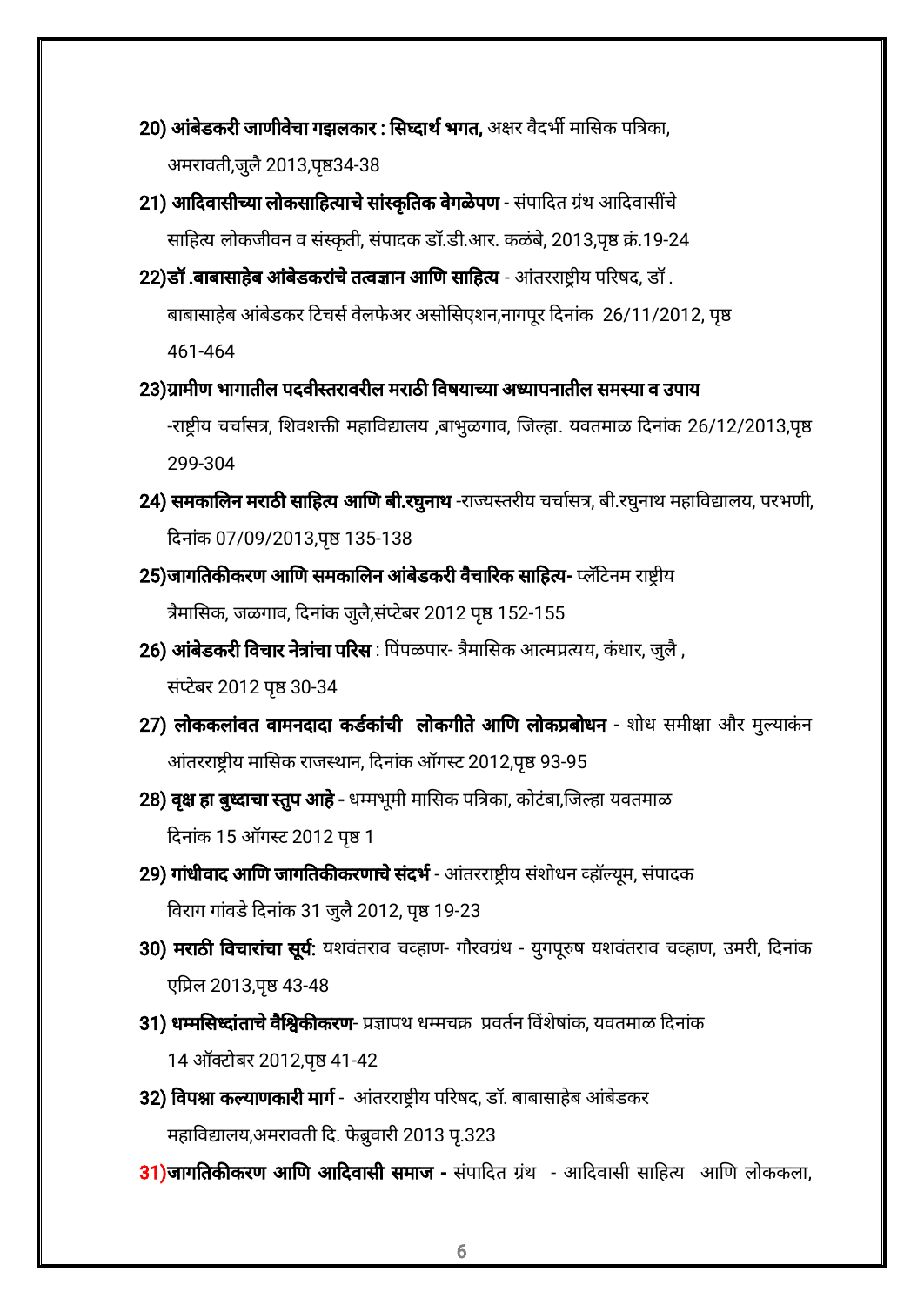संपादक डॉ. शत्र्घ्न फड, वसई, दि. 25 ऑगस्ट 2012,पू.163

- 32)बुध्दधम्म : मानवतावादी जीवनमार्ग राष्ट्रीय चर्चासत्र धनवटे नॅशनल कॉलेज, नागपूर, सन 2011,प.ृ340-344
- 33)नवदोत्तर ग्रामीण कविता आणि जागतिकीकरण राष्ट्रीय परिषद, रामकृष्ण महाविद्यालय, दारापूर, दि.08 ऑक्टो. 2011, पृ.149-150
- 34)मराठी कविताओमे स्त्रीकी छबीया : संदर्भ और सक्षमीकरण का बोध आंतरराष्ट्रीय चर्चासत्र - रामकृष्ण महाविद्यालय दारापूर, दिनांक 21 जानेवारी 2012 पृ. 668-669
- 35)मराठी भाषेचे उपयोजना आणि अध्यापनाच्या ध्येयदिशा राष्ट्रीय चर्चासत्र, पी.एन.कॉलेज पुसद , दि. 21 जानेवारी 2012 पृ. 60-61
- 36)संताचे पुरोगामी विचार आणि आजचे संदर्भ :- राज्यस्तरीय परिषद, शिवशक्ती महाविद्यालय, बाभूळगाव, जि. यवतमाळ, दि.6 मार्च 2012,पृ.33-34
- 37)दहशतवादावर उपाय: बुध्दधम्म राष्ट्रीय चर्चासत्र, धनवटे नॅशनल कॉलेज, नागपूर

दि.17,18 फेब्रु. 2011 ,पृ.121-125.

- 38) आंतकवादपर उपाय: बुध्दधम्म आंतरराष्ट्रीय चर्चासत्र, रामकृष्ण महाविद्यालय, दारापूर, दि. मार्च 2011, प.ृ 253-256
- 39)संत साहित्य व सामाजिकता राज्यस्तरीय चर्चासत्र, महात्मा फुले महाविद्यालय, वरूड, दिनांक 11 जानेवारी 2010 पृ. 11
- 40)फुले-शाहू आंबेडकरी चळवळ : स्त्रीयांचे योगदान स्मरणिका फुले शाहू आंबेडकर साहित्य संम्मेलन, दिग्रस दि. फेब्रु.2008 पृ.39-46

# शोध नबंध वाचन :-

- 1. मराठी भाषा आणि साहित्य Inaugural Function Wangmaya Abhsaya Mandal dt. 30 sept. 2014.,Dept. of Marathi SMT Nankibai Wadhawani Arts College Yavatmal,College Level
- 2. डॉ.बाबासाहेब आंबेडकर जीवनदर्शन -Dr. Babasaheb Ambedkar Mahaparinirvan Din dt. 6th Dec. 2014. ,Principal Arts Commerce College Ralegaon Dist. Yavatmal,College level
- 3. समकालिन वास्तव आणि डॉ. बाबासाहेब आंबेडकर- Bhimiyoti Mahotsav 2015 dt. 14th April 2015.,Bhim Mahotsav Samiti tatha Sangh Maitri Mahila Mandal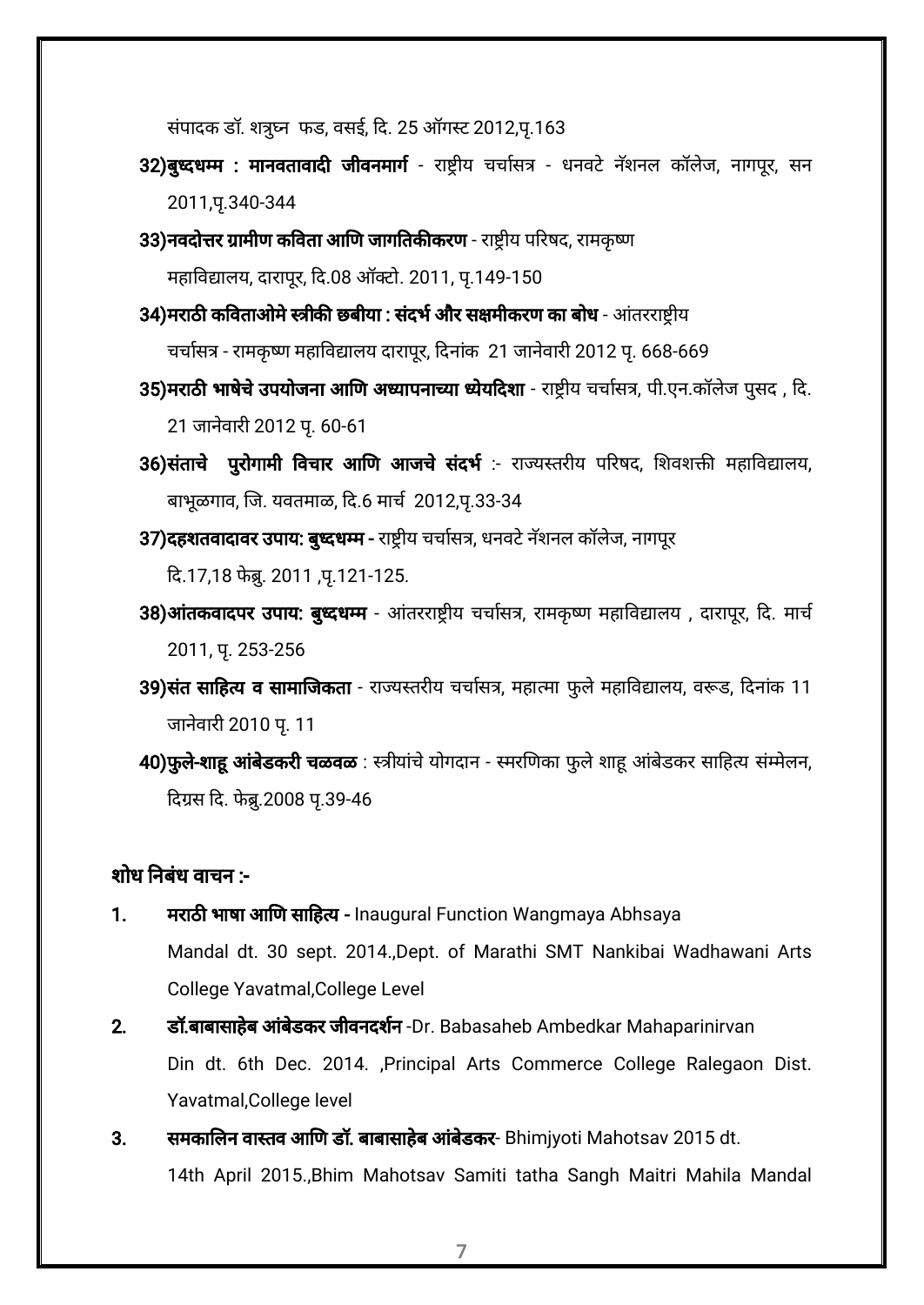Yavtmal,District level

- 4. समकालिन बौध्द व आजचा धम्म Dhamma Prachar & Dhamma Probhodhan, Boudha Sandesh Education & Dhamma Bhumi Masik Patrika Kotamba , District level
- 5. मराठी साहित्यातील गांधीवादी जीवनमूल्ये 3rd UGC sponsored two day interdisciplinary international conference on gandhiism past present, & future Dt. 3,4,feb 2017.,Gandhi study center new arts, commerce and science college wardha. ,International UGC Sponsered
- 6. मराठी भाषा आणि साहित्य अध्यापन National seminar on language education Dt. 21,22 March 2017,NCERT Bhopal ,National
- 7. मराठी साहित्यातील मानवी पर्यावरण -one day national conference on paryawarn and manavadhikar Dt. Sunday 15 Jan.2017. ,Social research society ytl and sntvn college Pusad.,National
- 8. स्त्रीवादी स्वकथने आणि संविधानमूल्ये राष्ट्रीय परिषद , न्यू आर्टस ॲन्ड कॉमर्स कॉलेज वर्धा, दि. 23 जाने. 2014
- 9. जागतिकीकरण आणि आदिवासी समाज राष्टीय चर्चासत्र, ए.व्ही.कॉलेज वसई रोड, जिल्हा ठाणे दि. 25 ऑगट 2012
- 10. मानवी समाज सरहद्दीवरील दलित कवितेतील वेदना व विद्रोह- राष्ट्रीय चर्चासत्र, डॉ आंबेडकर कॉलेज दीक्षाभूमी, नागपूर दि.11 जाने. 2013
- 11. मानवाधिकार व शिक्षणाचा मुलभूत हक्क राज्यस्तरीय चर्चासत्र, आदर्श महाविद्यालय धामणगाव रेल्वे, ज. अमरावती दनाकं 11 डसे. 2011
- 12. प्रजातंत्र की आज की स्थीती एवं डॉ. बाबासाहेब आंबेडकर के विचारोंकी उपयोगिता आतंरराष्ट्रीय चर्चासत्र- तक्षशिला महाविद्यालय अमरावती, दिनांक ऑगस्ट 2011
- 13. संतसाहित्य व सामाजिकता -राज्यस्तरीय चर्चासत्र , महात्मा फुले महाविद्यालय वरूड, जि. अमरावती <u>दि. 11 जानेवारी 2010</u>
- 14. फुले शाहू आंबेडकरी चळवळीत स्त्रीयांचे योगदान फुले -शाहू आंबेडकर साहित्य संम्मेलन दिग्रस दि. 2,3, फेब्रु. 2008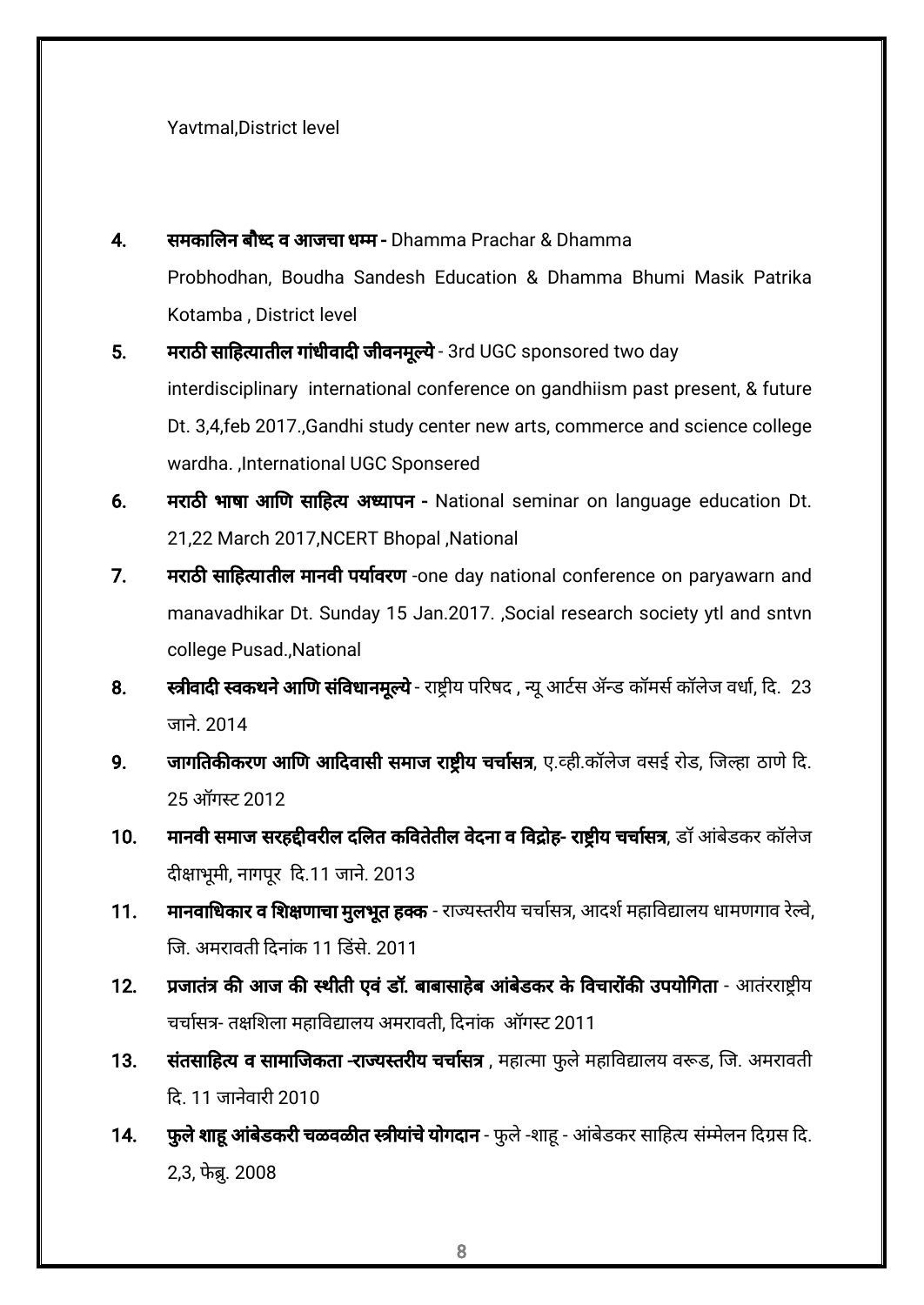- 15. मराठी भाषा अध्यापनातील समस्या आणि उपाय विभागीय चर्चासत्र, इंदिरा महाविद्यालय, राळेगाव, द. 9 जानवे ारी 2011
- 16. बुध्द समाजाची दशा आणि दिशा तिसरी राष्ट्रीय धम्म परिषद, मेहराबाद, दि. 28 फेब्रू 2011
- 17. प्रमाण भाषा व वऱ्हाडी बोली परस्परांकलन महाविद्यालयीन चर्चासत्र, शिवशक्ती महाविद्यालय, बाभूळगाव , सन 2007
- 18. वाटा पळवाटा : एक आकलन महाविद्यालयीन चर्चासत्र, शिवशक्ती महाविद्यालय, बाभूळगाव , सन 2008
- 19. दहशतवादावर उपाय बुध्दधम्म राष्ट्रीय चर्चासत्र, धनवटे कॉलेज नागपूर, दि. 17,18 फेब्रु. 2011
- 20. माझी आवडती कलाकृती माझ्या देशात यु.जी.सी. , ए.एस.सी., नागपूर मार्च 2008

प्रकाशित कविता. समीक्षात्मक लेख $\;$  :-

- 1. पऱ्हाटी कविता -दैनिक हिंदुस्थान, अमरावती दि. 04 ऑक्टो. 1998
- 2. यापुढे माझी लढाई : आंबेडकरी गझल विश्वाचा उत्कट आविष्कार- दैनिक देशोन् जनती (स्पंदन परुवणी) - द. 22 मे 2011 (दै. लोकशाही वाता)
- 3. वास्तवाचा हुंकार : पिंपळपार दै. लोकशाहीवार्ता संवाद पुरवणी दि. 10 जुलै 2011 (दै. देशो् ◌ाती)
- 4. कॉपीमुक्त संस्कृती दै. तरुण भारत दि. 28 फेब्रू 2013

# मिळालेले पुरस्कार, गौरव - सन्मानपत्रे :-

- 1. राज्यस्तरीय साहित्यरत्न पुरस्कार (आंबेडकरी वैचारिक लेखन आणि जागतिकीकरण या संशोधन ग्रंथास) 2014, साहित्य प्रेमी मंडळ, सोमेश्वर नगर, ता. बारामती, जि. पूणे, दि. 28 डिसें. 2014
- 2. डॉ.बाबासाहेब आंबेडकर राज्यस्तरीय समाजभूषण पुरस्कार, महाराष्ट्र ग्रामीण पत्रकार संध, केंद्रीय कार्यालय अकोला, डॉ, बाबासाहेब आंबेडकर जयंती महोत्सव 2015 , दि. 29 एप्रिल 2015
- 3. निर्वाचित जिल्हा प्रतिनिधी, संत गाडगेबाबा अमरावती विद्यापीठ मराठी प्राध्यापक परिषद अमरावती, दि.24-07-2014 ते पुढील पाच वर्षाकरिता
- 4. आचार्य पदवीधारक सत्कार समारोह , सन्मानपत्रे व गौरवचिन्हे, दि बुध्दिस्ट पेन्शनर्स सोशियल असोसिएशन, यवतमाळ, दि. 08 जुलै 2012
- 5. अाचार्य पदवीप्राप्त केल्याबद्दल गौरवचिन्ह, शिवशक्ती सेवकांची सहकारी पतसंस्था, मर्या.कोठा वेणी,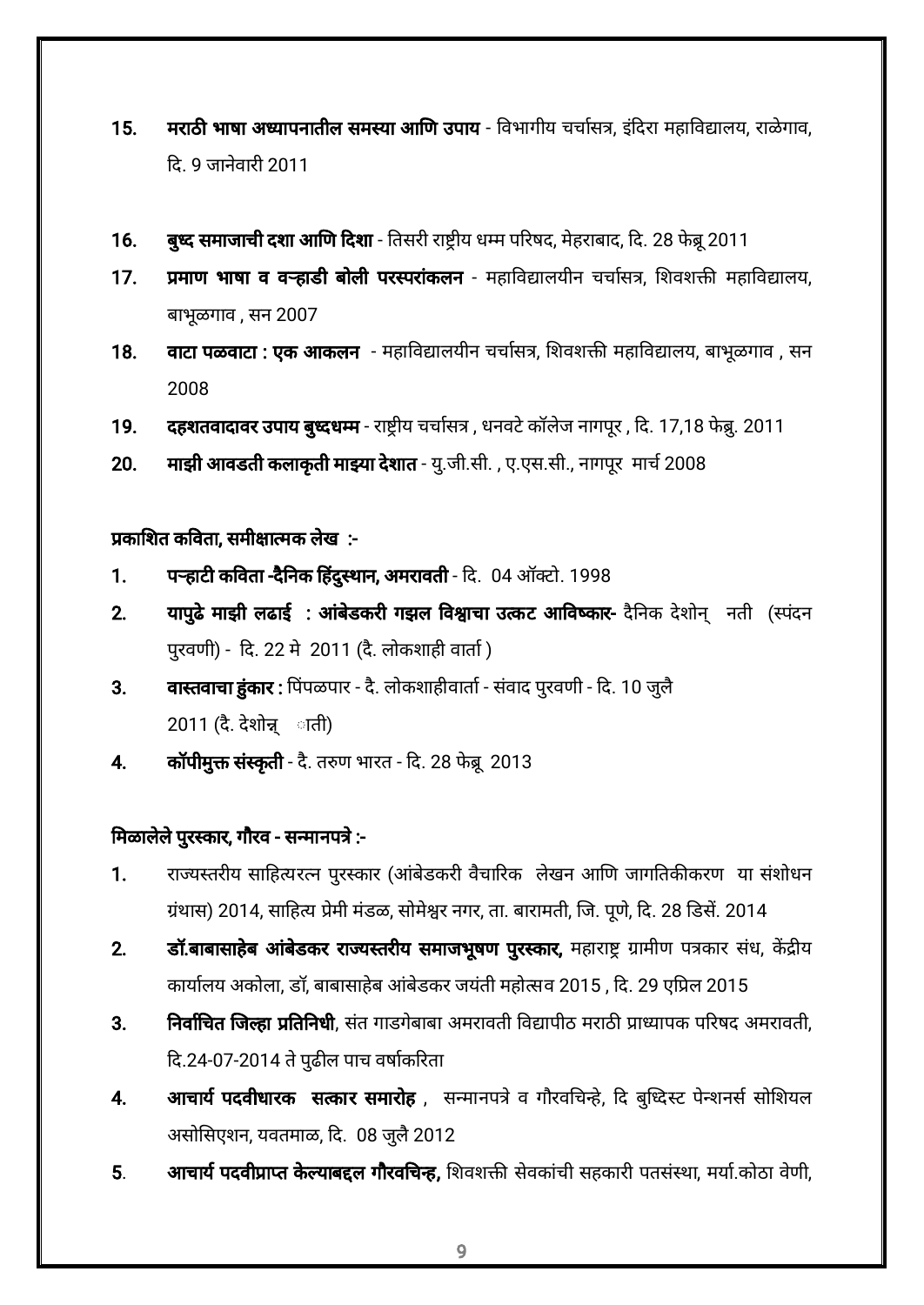र.नं. 304, कळंब, जि. यवतमाळ, दि. 7 ऑगस्ट 2012

- 6. सन्मानचिन्ह, आदिवासी साहित्य आणि लोककला, अण्णसाहेब वर्तक महाविद्यालय, वसई रोड पश्चिम, ज. ठाण,ेद. 24,25 ऑगट 2012
- 7. Best Teacher Awards in Marathi ,ITSR Foundation Jaypur Rajasthan Dt.25 Nov 2017

जाहिर भाषणे / व्याख्यान $:$ 

- 1. राष्टीय सेवा योजना विशेष शिबीर हातगांव , कला, वाणिज्य महाविद्यालय, बोरी अरब दि. 30/12/2015
- 2. राष्ट्रीय सेवा योजना विशेष शिबीर, राणी अमरावती . शिवशक्ती महाविद्यालय, बाभूळगाव दि. 01/01/2016
- 3. डॉ. बाबासाहेब आंबेडकर जयंतीनिमित्त व्याख्यान, माधव नगर , यवतमाळ दि. 14 एप्रिल 2017
- 4. डॉ. बाबासाहेब आंबेडकर जयंतीनिमित्त व्याख्यान, सुरेश नगर , यवतमाळ दि. 14 एप्रिल 2017
- 5. सातवे आंबेडकरी युवा साहित्य संम्मेलनात प्रास्ताविकपर भाषण, सूत्र संचालन, यवतमाळ दि. 26 फेब्र 2017
- 6. बुध्द जयंती निमित्त व्याख्यान मे 2017, डेहनकर ले-आऊट यवतमाळ
- 7. अांबेडकरी साहित्य व कला अकादमीतर्फे विश्वरत्न डॉ.बाबासाहेब आंबेडकर यांच्या जयंतीनिमित्त 126 कविंच्या काव्याभिवादन कार्यक्रमात काव्यवाचन - 13 एप्रिल 2017
- 8. मेहराबाद तिसरी राष्ट्रीय बौध्दधम्म परिषद 2011
- 9. मेहराबाद बौदधम परषद 2012
- 10. वाघापुर यवतमाळ बुध्द जयंती 2012
- 11. वडगांव, यवतमाळ -बुध्दजयंती 2012
- 12. कोटंबा धमभूमी बुदवहार द. 1 ऑगट 2013
- 13. कोटंबा धमभूमी बुदवहार द. 28 मे 2013
- 15. तुपटाकळी (जि. यवतमाळ )- दि. 26 आक्टो. 2012
- 16. हरसूल (ज.यवतमाळ) द. ऑगट 2013
- 17. यवतमाळ- स्नेहसंम्मेलन- महात्मा फुले उच्च प्राथमिक शाळा, वाघापुर दि. 28/01/2012

संपादन काय-

- 1. विमलाई त्रैमासिक मुख्य संपादक 2016- 2017
- 2. शवश वाषकांक2008,2009,2010,,2011, 2016-17 सहायक संपादक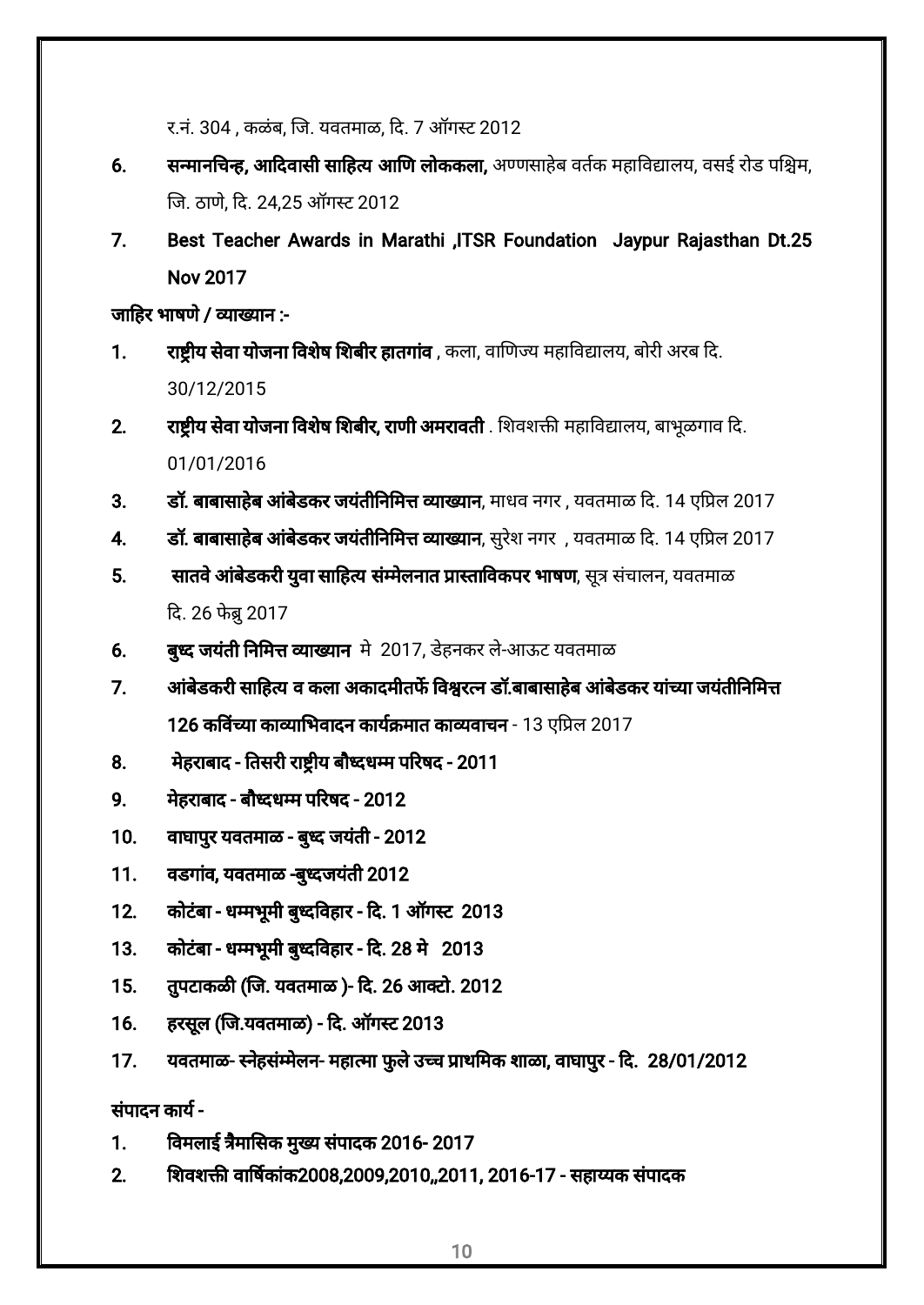- 3. काव्यजिंठा त्रैमासिक संपादन मंडळ सदस्य ऑगस्ट 2017
- 4. प्रजापथ डॉ. बाबासाहेब आंबेडकर धम्मचक्र परिवर्तन विशेषांक यवतमाळ- िद. 14 ऑक्टो. 2012,2013
- 5. वर्ल्ड व्हिजन आंतरराष्ट्रीय त्रैमासिक यवतमाळ 2012,2013
- 6. स्मरणिका राष्ट्रीय चर्चासत्र, बाभुळगाव 2013

## चर्चासत्रे/साहित्य संमेलनामधील उपस्थिती -

- 1. संत गाडगेबाबा अमरावती विद्यापीठ मराठी प्राध्यापक परिषदेच्या आमसभेला उपस्थित द .20/08/15
- 2. राज्यस्तरीय निबंध स्पर्धेच्या बक्षीस वितरण सोहळ्याला अकोला येथे उपस्थित दि. 11/02/16
- 3. संत गाडगेबाबा लोककला माहिती संकलन व संशोधन कार्यशाळेला उपस्थित2016
- 4. 89 व्या अखिल भारतीय मराठी साहित्य़ संम्मेलन पिंप्री चिंचवड येथे उपस्थित दि. 17/01/16
- 5. 4 थ्या राज्यस्तरीय शिक्षक साहित्य यवतमाळ येथे उपस्थित दि. 31/01/16
- 6. विद्यापिठ स्तरीय संगणक प्रशिक्षण शिबीर SMVB दि. 23.24,जानेवारी 2017
- 7. संत गाडगेबाबा अमरावती विद्यापीठ मराठी प्राध्यापक परिषदेच्या आमसभेला उपस्थित दि 22 Aug. 2016
- 8. एकदिवसीय राष्ट्रीय आंतरविद्याशाखीय सेमीनार यवतमाळ दि. 29 Aug. 2016
- 9. राज्यस्तरीय मराठी अभिजात बोली आणि उपयोजित चर्चासत्र at SGBAU Amt. दि.24 September 2016
- 10. राज्यस्तरीय पॉवर पॉइंट प्रेझेन्टेशन स्पर्धा at SMVB दि 10 जानेवारी 2017
- 11. रायतरीय सौरउजा नमाण सेमीनार At SMVB द 28 Feb 2017.
- 12. संत गाडगेबाबा अमरावती विद्यापीठ मराठी प्राध्यापक परिषदेचे तिसावे अधिवेशन at Chandurbajar द. 04march 2017.
- 13. डॉ बाबासाहेब आंबेडकर यांच्या जयंतीनिमीत्त 126 कवींचे काव्याभिवादन यवतमाळ दि 13/04/2017
- 14. यु.जी.सी. पुरस्कृत एकदिवसीय राष्ट्रीय परिषद कळंब येथे आभार प्रदर्शन दि. 6 Aut 2016.
- 15. 5 वे राज्यस्तरीय शिक्षक साहित्य संम्मेलन नागपूर दि. 13,14 Nov 2016.
- 16. 3 रे विदर्भस्तरीय राष्ट्रसंत तुकडोजी महाराज साहित्य संम्मेलन यवतमाळ दि. 8 Jan. 2017
- 17. 7 वे आंबेडकरी युवासाहित् य संम्मेलन यवतमाळ आयोजन , प्रास्ताविक, सुत्रसंचालन दि. 26 Feb 2017
- 18. महाराष्ट्र विद्यापीठ कायदा 2016 चर्चासत्र Amt. दि 14 May 2017
- 19. मराठी प्राध्यापक परिषदेची आमसभा, संत गाडगेबाबा अमरावती विद्यापीठ, अमरावती दि. 24/07/2014 ,10/10/2014,15/01/2015,26/03/2015
- 20. मराठी प्राध्यापक परिषदेचे 28 वे अधिवेशन, कारंजा लाड, जि. वाशिम, दि. 26/03/2015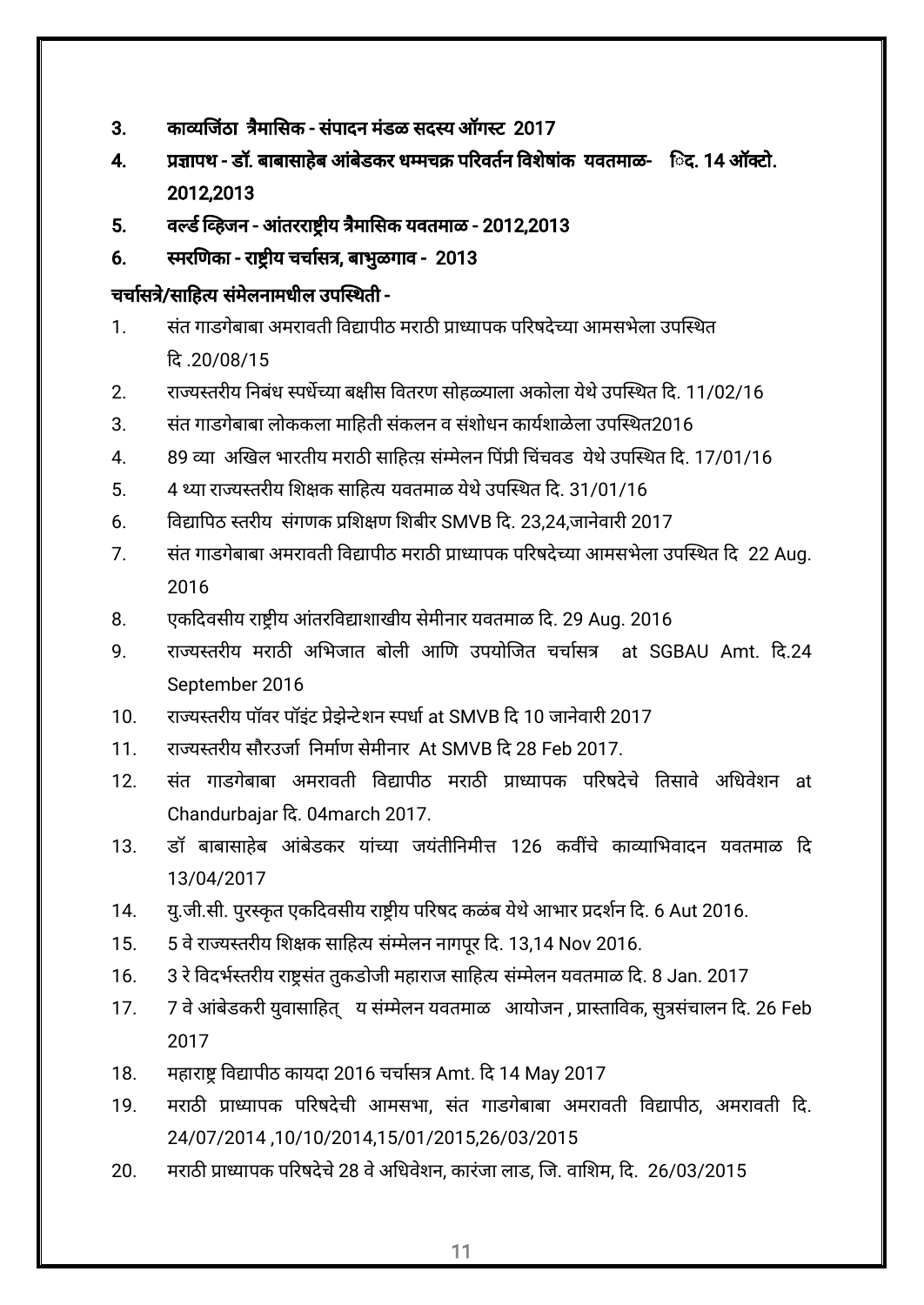- 21. विद्यापीठ स्तरीय चर्चासत्र मराठी भाषाविषयक धोरण मसुदा संत गाडगेबाबा अमरावती विद्यापीठ, अमरावती द. 13/02/2015
- 22 . एकदिवसीय राष्टीय परिषद, इन्ननी महाविद्यालय कारंजा लाड, जि. वाशिम, दि. 27 जानेवारी 2015
- 23. जिल्हास्तरीय विवेकानंद साहित्य संम्मेलन, यवतमाळ- 2013
- 24. दोन दवसीय साहय साट अणाभाऊ साठेवचार साहय संमेलन यवतमाळ -2013
- 25. एकदिवसीय राष्ट्रीय चर्चासत्र- विद्या विकास कला, वाणिज्य महाविद्यालय समुद्रपूर, जि. वर्धा- 26 ऑटो 2013
- 26. मराठी प्राध्यापक परिषद , लोकमान्य टिळक महाविद्यालय, वणी 09 मार्च 2013
- 27. अांबेडकरी संशोधन पध्दती, चर्चासत्र, संबोधी : डॉ. आंबेडकर स्टडी सर्कल, अमरावती दि. 03 मार्च 2013
- 28. डॉ. बाबासाहेब आंबेडकर टिचर्स असोसिएशन (डाटा), अमरावती विभाग, अमरावती- दुसरे वार्षिक अधिवेशन,अकोला दि. 21 ऑक्टो. 2012
- 29. मराठी विषयाच्या पदवीस्तरीय अभ्याक्रमावरील चर्चासत्र श्रीमती नानकीबाई वाधवाणी महाविद्यालय यवतमाळ द. 09/04/2013
- 30. स्पर्धा कार्यशाळा- आयोजन सन 2012
- 31. मराठी अभ्यास मंडळ जिल्हास्तरीय कार्यशाळा, इंदिरा महाविद्यालय, कळंब, जिल्हा यवतमाळ दि. 14 जान.े 2012
- 32. आंतरराष्ट्रीय चर्चासत्र तक्षशिला महाविद्यालय अमरावती- दि. 27,28 ऑगस्ट 2011
- 33. पक दिवसीय राष्ट्रीय चर्चासत्र धनवटे नॅशनल कॉलेज, नागपूर -2011
- 34. एक दिवसीय राष्ट्रीय परिसंवाद, रामकृष्ण महाविद्यालय दारापूर दि. 08 ऑक्टो 2011
- 35. दोन दिवसीय आंतरराष्ट्रीय परिसंवाद :रामकृष्ण महाविद्यालय दारापूर दि 25,26 नोव्हें. 2011
- 36. एक दिवसीय राष्ट्रीय चर्चासत्र :- पी.एन. कॉलेज, पुसद दि. 21 जाने. 2012
- 37. राज्यस्तरीय एक दिवसीय परिषद :- शिवशक्ती महाविद्यालय, बाभुळगांव दि. 6 मार्च 2012
- 38. राज्यस्तरीय चर्चासत्र:-आदर्श महाविद्यालय धामणगांव रेल्वे, जि. अमरावती –दि. 18/12/2011
- 39. यशवंत मनोहरांच समग्र साहित्य ः- राज्यस्तरीय चर्चासत्र, आर्टस् ॲण्ड कॉमर्स कॉलेज, पुलगांव, जि. वर्धा - दि. 25 फेब्रु 2011
- 40. आंतरराष्ट्रीय बुध्दिष्ट परिषद:- डॉ. आंबेडकर इन्स्टीटयुट ऑफ सोशल अन्ड़ इकोनॉमीक चेंज मुंबई द्वारा आयोजित नागपूर 2012.
- 41. राज्यस्तरीय चर्चासत्र:- केशरबाई लाहोटी महाविद्यालय अमरावती –दि. 9 जाने. 2009
- 42. राष्ट्रीय चर्चासत्र:- नेहरु महाविद्यालय नेर दि. 24 जाने. 2009
- 43. मराठी प्राध्यापक परिषद:- श्रीमती शकुंतलाबाई धाबेकर महाविद्यालय कारंजा (लाड) द. 14 माच2009
- 44. विद्यापीठस्तरीय चर्चासत्र:-पी.जी. टिचींग विभाग, राष्ट्रसंत तुकडोजी महाराज नागपूर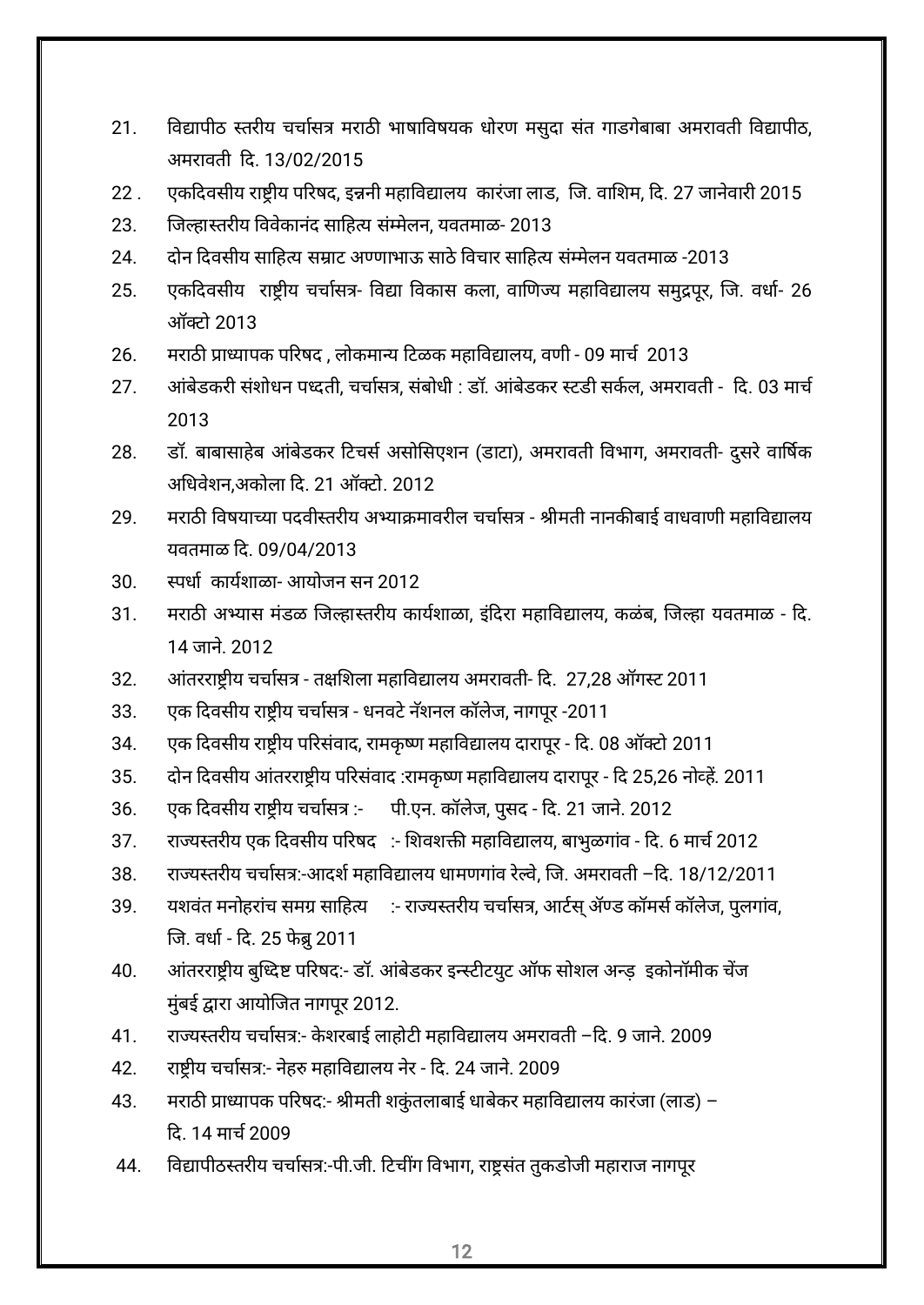विद्यापीठ नागपूर - दि. 15 मार्च 2008

- 45. राज्यस्तरीय चर्चासत्र:-पदव्युत्तर मराठी विभाग, राष्ट्रसंत तुकडोजी महाराज, नागपूर, विद्यापीठ, नागपूर - दि. 11 मार्च 2008
- 46. विद्यापीठस्तरीय मराठी प्राध्यापक परिषद :- श्रीमती वत्सलाबाई नाईक महाविद्यालय, पुसद जि. यवतमाळ -दि. 28 जुलै 2007
- 47. राष्ट्रीय जनसाहित्य संम्मेलन, कला वाणिज्य महाविद्यालय यवतमाळ दि. 10,11 फेब्रू. 2007
- 48. राष्ट्रीय परिसंवाद, धनवटे नॅशनल कॉलेज, नागपूर दि. 20,21 जाने. 2007
- 49. राज्यस्तरीय चर्चासत्र:- नेहरू महा. नेर, जि. यवतमाळ दि. 31 जाने 2007
- 50. राष्ट्रीय शिक्षक परिषद:- यवतमाळ, दि. 23,24,25 डिसें. 2006
- 51. 41 वी अखिल भारतीय मराठी विज्ञान परिषद, वणी दि. 16,17,18 डिसें. 2006
- 52. राज्यस्तरीय परिसंवाद, श्री गाडगे महाराज महाविद्यालय, मुर्तिजापुर जि. अकोला-द. 5,6 डस. 2006
- 53. विद्यापीठस्तरीय चर्चासत्र:- मराठी विभाग संत गाडगे बाबा अमरावती विद्यापीठ, अमरावती, दि. 7,8 फेब्रु. 2005
- 54. राष्ट्रीय चर्चासत्र :- बियाणी पब्लिक स्कुल, भुसावल दि. 27,28 नोव्हें 2004
- 55. जिल्हास्तरीय मराठी विषयाचे कृतिसत्र :- महाराष्ट्र मराठी माध्यमिक शिक्षक संघ, कळंब, द. 14,15 नोह2003

### परिक्षक/परीक्षा केंद्राधिकारी, सहकेंद्राधिकारी, Paper Setting म्हणुन केलेले कार्य:-

- 1. यशवंतराव चव्हाण मुक्त विद्यापीठ नाशिक :-पदवी परीक्षेच्या मराठी विषयांच्या उत्तर पत्रिकांचे मूल्यांकन- दि. 31 ते 5 जुन 2003, दि. 26 ते 31 मे 2004, दि. 9 ते 14 जून 2006
- 2) संत गाडगेबाबा अमरावती विद्यापीठ, अमरावती मराठी विषयाचे मुल्यांकन कार्य, 2003 ते आजातागायत B.A. I, II, III, B.Com I, II, III, मराठी आवश्यक
- 3) बाभुळगाव:- शिवशक्ती महाविद्यालय बाभुळगाव, वक्तत्व स्पर्धा दि. 18 सप्टें. 2008
- 4) परीक्षा केंद्राधिकारी सं.गा.बा. अमरावती विद्यापीठ हिवाळी परीक्षा 2014, केंद्र क्रं. 430, शिवशक्ती कला वाणिज्य महाविद्यालय बाभुळगाव
- 5) बहिर्गत परीक्षक- HSC प्रात्याक्षिक परीक्षा 2014.
- 6) परीक्षा केंद्राधिकारी- HSC परीक्षा केंद्र क्रं 0794, स्वामी विवेकानंद कला व विज्ञान क.म. वि. चिमणाबागापुर दिनांक 11 फेब्रु. 2010 ते 13 मार्च 2010